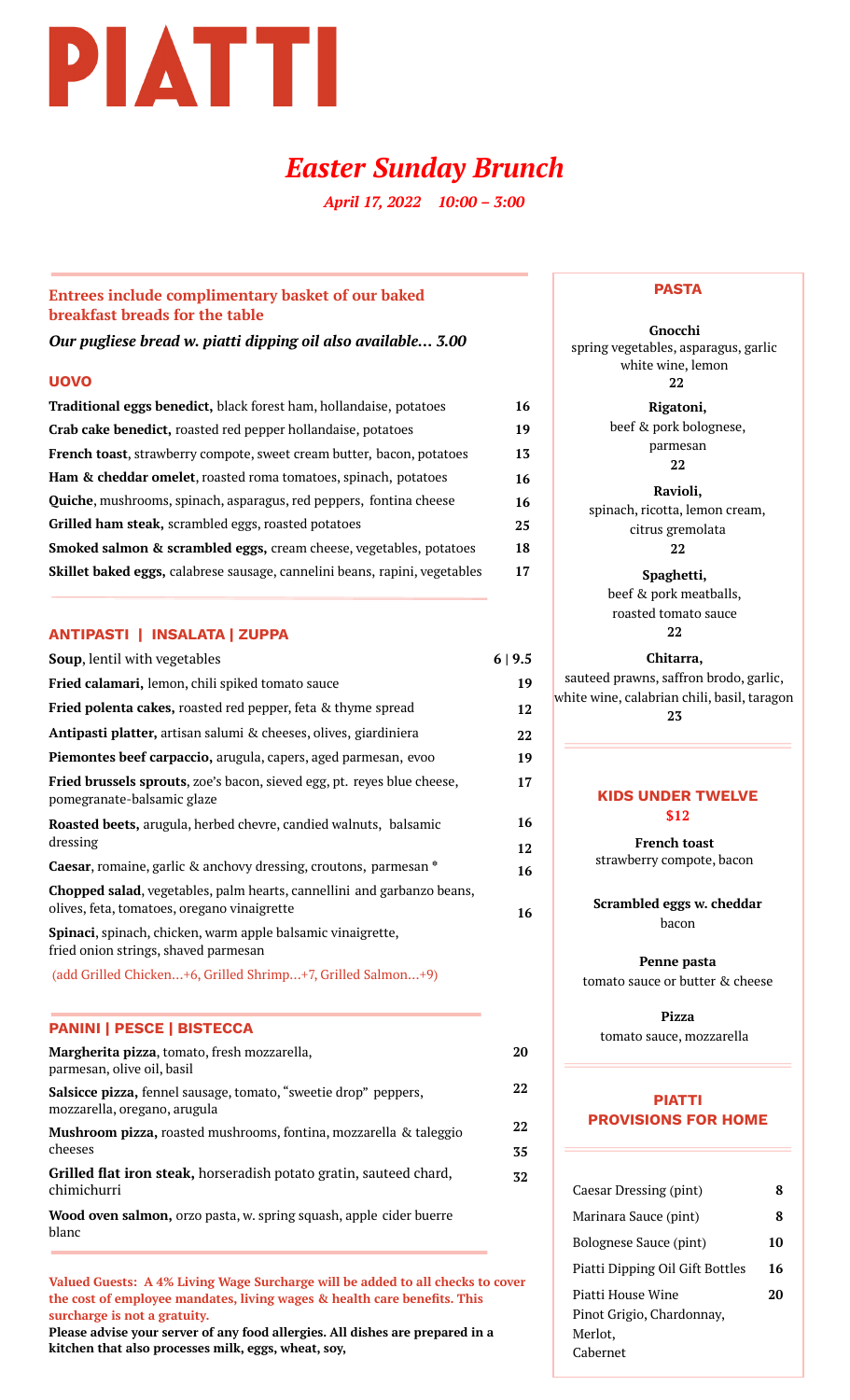**peanuts, tree nuts, fish, and shellfish. We cannot guarantee that items on our menu are free of trace amounts of these allergens.**

**\*Consuming raw or undercooked meats, poultry, seafood or eggs may increase your risk of foodborne illness**

#### **LIBATIONS**

| <b>Aperol Prosecco Spritz</b><br>aperol orange/rhubarb aperitif,<br>prosecco                         | 13   |
|------------------------------------------------------------------------------------------------------|------|
| <b>Piatti Mule on tap!</b><br>sobieski vodka, lime,<br>top hat ginger beer                           | 13   |
| <b>Pomegranate Ginger Martini</b><br>citron vodka, pomegranate juice,<br>muddled ginger, lemon juice | 13   |
| <b>Citrus Scottie</b><br>cutty sark scotch, fresh lemon juice,<br>honey                              | 13   |
| <b>DRAFT BEER PINTS</b>                                                                              |      |
| <b>Drakes</b> $\vert$ amber ale                                                                      | 8    |
| Altamont   ipa,<br>shot away                                                                         | ጸ    |
| <b>Fort Point</b>   kolsch lager                                                                     | 8    |
| <b>BOTTLED BEER</b>                                                                                  |      |
| <b>Trumer Pils</b>   pilsner, berkeley                                                               | 7.25 |
| Firestone 805, ale, paso robles                                                                      | 7.25 |
| Pyramid, hefeweizen,<br>seattle, washington                                                          | 7.25 |
| <b>Budweiser</b>   lager, st.louis                                                                   | 6.25 |
| <b>Bud Light</b>   lager, st. louis                                                                  | 6.25 |
|                                                                                                      |      |

**Peroni |** lager, italia **Corona |** lager, mexico **Bitburger Zero |** non alcoholic, germany **7.25 7.25 6.25**

#### **NON-ALCOHOLIC BEVERAGES**

| Peach Tea                            | 8.50 |
|--------------------------------------|------|
| peach & cranberry juices, tea        |      |
| <b>Melograno</b>                     | 9.50 |
| pomegranate juice, ginger,           |      |
| orange juice, lemonade               |      |
| <b>Berry Lemonade</b>                | 8.50 |
| seasonal berries, lemonade           |      |
| <b>Bottled Root Beer</b>             | 7.50 |
| <b>Fever Tree Ginger Beer or Ale</b> | 9.50 |
| <b>Mighty Leaf Hot Tea</b>           | 4.25 |

### **\$10 GLASS WINE DEALS**

**Bonterra,** sauvignon blanc, california, organic 2020

**Copain, "**tous ensemble" chardonnay, sonoma coast 2017

**Pascua,** chianti classico DOCG, tuscany 2018

#### **TAP WINE**

| 13<br>52<br>Giocato, pinot grigio, slovenia 2020<br>28<br>54<br>Toad hollow, chardonnay, mendocino, 2020<br>14<br>30<br>Murphy goode, sauvignon blanc, north coast 2019<br>12<br>25<br>50<br><b>Red</b><br>Peregrine ranch, pinot noir, north coast 2018<br>14<br>54<br>30<br>52<br>Old zin vines, zinfandel, lodi 2019<br>13<br>28<br>56<br>15<br>Broadside, cabernet, paso robles 2018<br>32<br><b>SPARKLING, ROSÉ &amp; WHITE</b><br>$gl \mid btl$<br>Alice, prosecco "doro" brut nature superiore, veneto nv<br>16 69<br>16   69<br>Col di luna, flora sparkling rosè, extra dry, veneto nv<br>70<br>Domaine carneros, taittinger, sparkling, napa, 2017<br>17   75<br>Laurent perrier, champagne, tours-sur-marne, brut nv<br>13   52<br>Suavia, soave classico, veneto 2020<br>13   52<br>Simi, sauvignon blanc, sonoma, 2020<br>$ 60\rangle$<br>Cakebread, sauvignon blanc, napa valley 2020<br>16.5   66<br>Duckhorn, sauvignon blanc, north coast 2021<br>10   40<br>Wente, riesling, riverbank, arroyo seco monterey 2020<br>17   68<br>Scribe, rosè of pinot noir, sonoma valley 2021<br>14   56<br>Pighin, pinot grigio, friuli 2019<br>10   40<br>Piatti, private label pinot grigio, california<br>15   60<br>Wente, chardonnay, riva ranch, arroyo seco, monterey 2020<br>35<br><b>Starmont, chardonnay, carneros, napa valley, 2017</b><br>375ml<br>10   40<br>Piatti private label, chardonnay, california, nv<br>15   60<br>Sonoma cutrer, chardonnay, russian river valley 2019<br>70<br>Flowers, chardonnay, sonoma 2018<br>18   72<br>Ramey, chardonnay, russian river valley 2018<br>80<br>Rombauer, chardonnay, carneros 2020 | White | glass 1/2 liter | liter |
|------------------------------------------------------------------------------------------------------------------------------------------------------------------------------------------------------------------------------------------------------------------------------------------------------------------------------------------------------------------------------------------------------------------------------------------------------------------------------------------------------------------------------------------------------------------------------------------------------------------------------------------------------------------------------------------------------------------------------------------------------------------------------------------------------------------------------------------------------------------------------------------------------------------------------------------------------------------------------------------------------------------------------------------------------------------------------------------------------------------------------------------------------------------------------------------------------------------------------------------------------------------------------------------------------------------------------------------------------------------------------------------------------------------------------------------------------------------------------------------------------------------------------------------------------------------------------------------------------------------------------------------------------|-------|-----------------|-------|
|                                                                                                                                                                                                                                                                                                                                                                                                                                                                                                                                                                                                                                                                                                                                                                                                                                                                                                                                                                                                                                                                                                                                                                                                                                                                                                                                                                                                                                                                                                                                                                                                                                                      |       |                 |       |
|                                                                                                                                                                                                                                                                                                                                                                                                                                                                                                                                                                                                                                                                                                                                                                                                                                                                                                                                                                                                                                                                                                                                                                                                                                                                                                                                                                                                                                                                                                                                                                                                                                                      |       |                 |       |
|                                                                                                                                                                                                                                                                                                                                                                                                                                                                                                                                                                                                                                                                                                                                                                                                                                                                                                                                                                                                                                                                                                                                                                                                                                                                                                                                                                                                                                                                                                                                                                                                                                                      |       |                 |       |
|                                                                                                                                                                                                                                                                                                                                                                                                                                                                                                                                                                                                                                                                                                                                                                                                                                                                                                                                                                                                                                                                                                                                                                                                                                                                                                                                                                                                                                                                                                                                                                                                                                                      |       |                 |       |
|                                                                                                                                                                                                                                                                                                                                                                                                                                                                                                                                                                                                                                                                                                                                                                                                                                                                                                                                                                                                                                                                                                                                                                                                                                                                                                                                                                                                                                                                                                                                                                                                                                                      |       |                 |       |
|                                                                                                                                                                                                                                                                                                                                                                                                                                                                                                                                                                                                                                                                                                                                                                                                                                                                                                                                                                                                                                                                                                                                                                                                                                                                                                                                                                                                                                                                                                                                                                                                                                                      |       |                 |       |
|                                                                                                                                                                                                                                                                                                                                                                                                                                                                                                                                                                                                                                                                                                                                                                                                                                                                                                                                                                                                                                                                                                                                                                                                                                                                                                                                                                                                                                                                                                                                                                                                                                                      |       |                 |       |
|                                                                                                                                                                                                                                                                                                                                                                                                                                                                                                                                                                                                                                                                                                                                                                                                                                                                                                                                                                                                                                                                                                                                                                                                                                                                                                                                                                                                                                                                                                                                                                                                                                                      |       |                 |       |
|                                                                                                                                                                                                                                                                                                                                                                                                                                                                                                                                                                                                                                                                                                                                                                                                                                                                                                                                                                                                                                                                                                                                                                                                                                                                                                                                                                                                                                                                                                                                                                                                                                                      |       |                 |       |
|                                                                                                                                                                                                                                                                                                                                                                                                                                                                                                                                                                                                                                                                                                                                                                                                                                                                                                                                                                                                                                                                                                                                                                                                                                                                                                                                                                                                                                                                                                                                                                                                                                                      |       |                 |       |
|                                                                                                                                                                                                                                                                                                                                                                                                                                                                                                                                                                                                                                                                                                                                                                                                                                                                                                                                                                                                                                                                                                                                                                                                                                                                                                                                                                                                                                                                                                                                                                                                                                                      |       |                 |       |
|                                                                                                                                                                                                                                                                                                                                                                                                                                                                                                                                                                                                                                                                                                                                                                                                                                                                                                                                                                                                                                                                                                                                                                                                                                                                                                                                                                                                                                                                                                                                                                                                                                                      |       |                 |       |
|                                                                                                                                                                                                                                                                                                                                                                                                                                                                                                                                                                                                                                                                                                                                                                                                                                                                                                                                                                                                                                                                                                                                                                                                                                                                                                                                                                                                                                                                                                                                                                                                                                                      |       |                 |       |
|                                                                                                                                                                                                                                                                                                                                                                                                                                                                                                                                                                                                                                                                                                                                                                                                                                                                                                                                                                                                                                                                                                                                                                                                                                                                                                                                                                                                                                                                                                                                                                                                                                                      |       |                 |       |
|                                                                                                                                                                                                                                                                                                                                                                                                                                                                                                                                                                                                                                                                                                                                                                                                                                                                                                                                                                                                                                                                                                                                                                                                                                                                                                                                                                                                                                                                                                                                                                                                                                                      |       |                 |       |
|                                                                                                                                                                                                                                                                                                                                                                                                                                                                                                                                                                                                                                                                                                                                                                                                                                                                                                                                                                                                                                                                                                                                                                                                                                                                                                                                                                                                                                                                                                                                                                                                                                                      |       |                 |       |
|                                                                                                                                                                                                                                                                                                                                                                                                                                                                                                                                                                                                                                                                                                                                                                                                                                                                                                                                                                                                                                                                                                                                                                                                                                                                                                                                                                                                                                                                                                                                                                                                                                                      |       |                 |       |
|                                                                                                                                                                                                                                                                                                                                                                                                                                                                                                                                                                                                                                                                                                                                                                                                                                                                                                                                                                                                                                                                                                                                                                                                                                                                                                                                                                                                                                                                                                                                                                                                                                                      |       |                 |       |
|                                                                                                                                                                                                                                                                                                                                                                                                                                                                                                                                                                                                                                                                                                                                                                                                                                                                                                                                                                                                                                                                                                                                                                                                                                                                                                                                                                                                                                                                                                                                                                                                                                                      |       |                 |       |
|                                                                                                                                                                                                                                                                                                                                                                                                                                                                                                                                                                                                                                                                                                                                                                                                                                                                                                                                                                                                                                                                                                                                                                                                                                                                                                                                                                                                                                                                                                                                                                                                                                                      |       |                 |       |
|                                                                                                                                                                                                                                                                                                                                                                                                                                                                                                                                                                                                                                                                                                                                                                                                                                                                                                                                                                                                                                                                                                                                                                                                                                                                                                                                                                                                                                                                                                                                                                                                                                                      |       |                 |       |
|                                                                                                                                                                                                                                                                                                                                                                                                                                                                                                                                                                                                                                                                                                                                                                                                                                                                                                                                                                                                                                                                                                                                                                                                                                                                                                                                                                                                                                                                                                                                                                                                                                                      |       |                 |       |
|                                                                                                                                                                                                                                                                                                                                                                                                                                                                                                                                                                                                                                                                                                                                                                                                                                                                                                                                                                                                                                                                                                                                                                                                                                                                                                                                                                                                                                                                                                                                                                                                                                                      |       |                 |       |
|                                                                                                                                                                                                                                                                                                                                                                                                                                                                                                                                                                                                                                                                                                                                                                                                                                                                                                                                                                                                                                                                                                                                                                                                                                                                                                                                                                                                                                                                                                                                                                                                                                                      |       |                 |       |
|                                                                                                                                                                                                                                                                                                                                                                                                                                                                                                                                                                                                                                                                                                                                                                                                                                                                                                                                                                                                                                                                                                                                                                                                                                                                                                                                                                                                                                                                                                                                                                                                                                                      |       |                 |       |
|                                                                                                                                                                                                                                                                                                                                                                                                                                                                                                                                                                                                                                                                                                                                                                                                                                                                                                                                                                                                                                                                                                                                                                                                                                                                                                                                                                                                                                                                                                                                                                                                                                                      |       |                 |       |
|                                                                                                                                                                                                                                                                                                                                                                                                                                                                                                                                                                                                                                                                                                                                                                                                                                                                                                                                                                                                                                                                                                                                                                                                                                                                                                                                                                                                                                                                                                                                                                                                                                                      |       |                 |       |

**RED**

| Hanzell, pinot noir, sebella vineyard, sonoma coast 2020                 | 18   72   |
|--------------------------------------------------------------------------|-----------|
| Lingua franca, pinot noir, avni, willamette valley, wa. 2018             | 75        |
| <b>Odonata</b> , pinot noir, falcon hill vineyard, santa cruz moountains | 17.5 70   |
| 2018                                                                     | 10   40   |
| Piatti, private label merlot, california nv                              | 13   52   |
| Edaphos, barbera, madhaven vineyard, sonoma valley 2018                  | 17   68   |
| Saldo by the prisoner, zinfandel, california 2019                        | 10   40   |
| Piatti, cabernet private label, california nv                            | 16.5   66 |
| <b>Experience, cabernet, napa valley 2017</b>                            | 16   64   |
| <b>Serial, cabernet, paso robles 2019</b>                                | 78        |
| Chappellet, mountain cuvée, napa valley 2019                             | 85        |
| <b>Five daughters, cabernet, napa valley/st. helena 2016</b>             | 95        |
| <b>Honig, cabernet, napa valley 2017</b>                                 | 165       |
| <b>Silver oak, cabernet, alexander valley 2017</b>                       | 14 56     |
| <b>San polo,</b> "rubio" sangiovese blend, tuscany 2018                  | 120       |
| Ventolaio, brunello di montalcino, docg 2015                             | 17   68   |
| <b>Tenuta nozzole, chianti classico riserva, tuscany 2018</b>            | 52        |
| Valle reale, montepulciano d'abruzzo, abruzzo 2019                       | 60        |